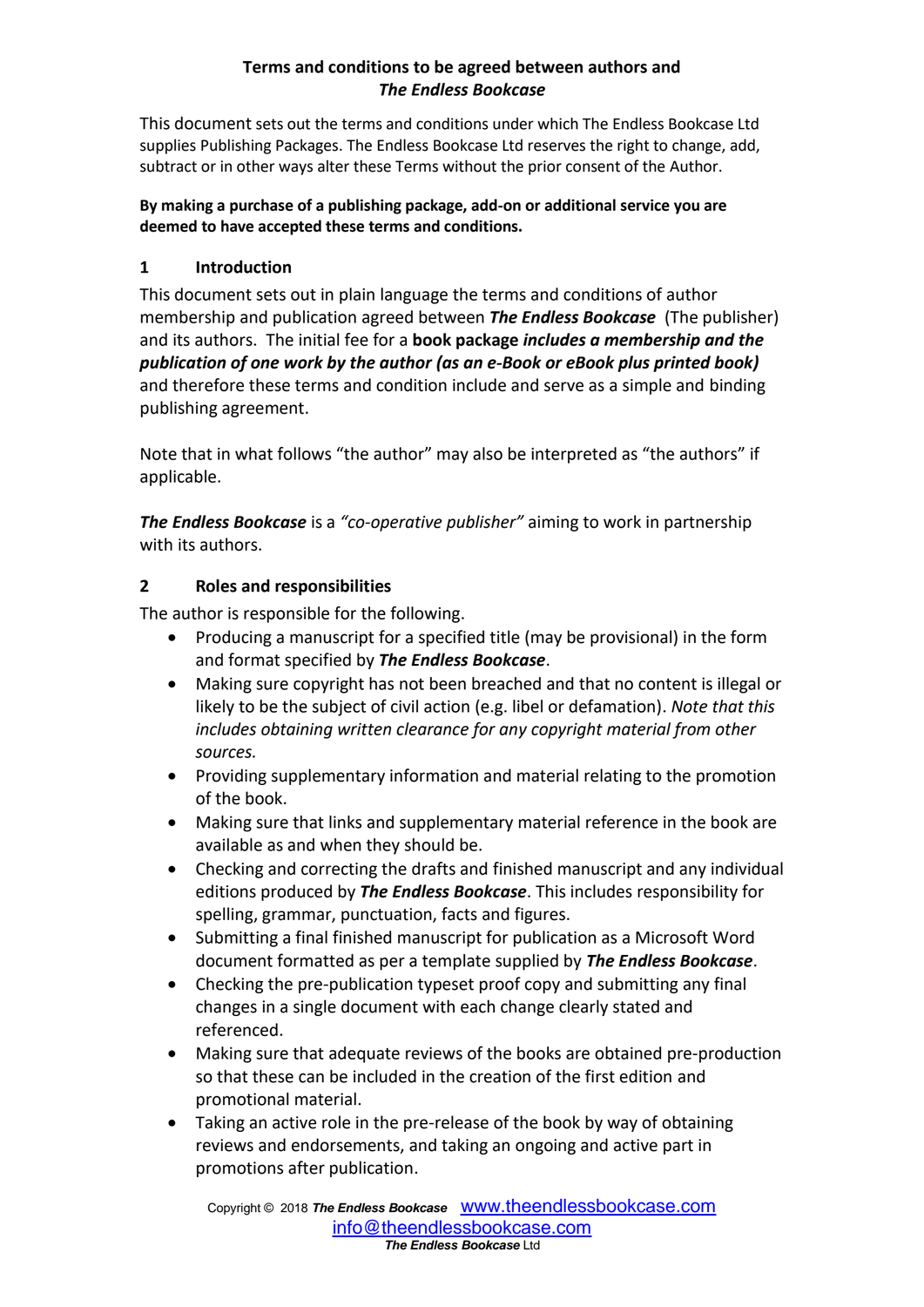## **Terms and conditions to be agreed between authors and**  *The Endless Bookcase*

- Providing suitable content for the front and back cover including a headshot of the author and artwork.
- Providing bank details so that royalty payments can be paid electronically.

The publisher, *The Endless Bookcase*, is responsible for the following.

- Pre-production checks, although it remains the responsibility of the author to submit finished and checked manuscripts. Minor corrections to the submitted manuscript will be undertaken *by The Endless Bookcase* but if the manuscript fails the checks it may be returned to the author for correction.
- Converting the manuscript into forms suitable for publishing each edition including electronic and printed editions.
- Production of a cover using standard templates, or using artwork submitted by the author or commissioned from a third party at extra charge.
- Obtaining and allocating an ISBN number for each edition and providing copies to such agencies that are entitled to receive them under the terms of issue of an ISBN. Exceptionally, the author may provide an ISBN in which case the legal responsibilities are those needed to comply with the relevant authorities.
- Final editing and formatting.
- The organisation of the production of all electronic and printed editions.
- All pricing decisions but in consultation with the author.
- The release and distribution of each edition through suitable channels including electronic editions and printed editions.
- The collection of payments for all book sales through the channels used.
- The payment of royalties to the author for all payments received.

Note that *The Endless Bookcase* has set up an on-line shop through which books in various electronic formats can be sold and downloaded – and printed copies purchased for delivery where applicable.

# **3. Rights**

The author retains copyright of the work.

The publisher has exclusive primary and secondary rights to edit, format, offer for download, print, distribute, ship and sell the work in any medium.

# **4. Commercial arrangements**

The author shall pay the *The Endless Bookcase* an agreed publication package fee for one or more **book packages** which gives access to author membership and is a contribution to the costs of publishing the work submitted by the author.

An author may choose to upgrade **book packages** and purchase add-ons at any time. The terms and conditions within this agreement apply to any such upgrade or addon.

Additional works may also be published through the purchase of additional packages at published rates which are normally lower than those for a first-time publication.